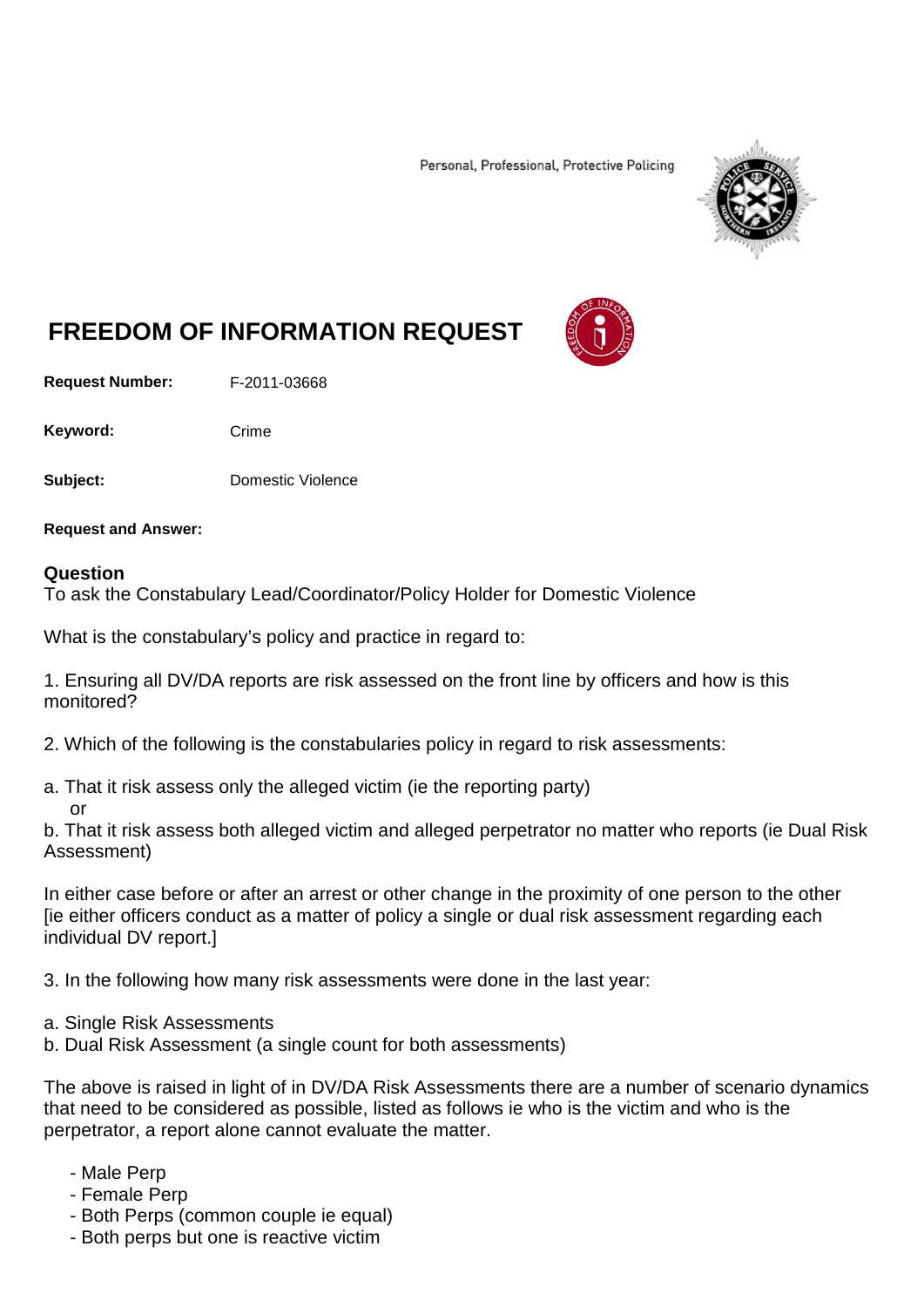- Perp makes victim look like perp

 - Perp Inciting other to go for victim (Other here can also include other family and officials like the police) Abuse by proxy.

Dual Risk Assessments are a vital tool to enable the above to be evaluated.

In some cases where dual risk assessments have been done previously thought of as perpetrators have been found to be a very high risk victims ie at risk of murder, this has resulted in MARAC, with out this not only adult victims would have been previously more at risk of being mis-categorised as perpetrators but this could also have put children at more high risk.

4. Does the constabulary have a policy that would include recording crime/prosecuting both parties if both were as above "Both Perps (common couple ie equal) or would it only prosecute or only one and how would it decide which one.

5. Given that false allegations of DV can be made to gain advantage for another purpose, say for control of a home or in civil proceedings say involving children, what is the forces policy in regard to crime recording and prosecutions in such matters.

6. If the event that the constabulary:

a. Does have a dual risk assessment policy for front line officers:

How has it performed and what benefits have been seen.

b. Does not have a dual risk assessment policy is it willing to introduce one as being consistent with its duty to ensure public protection and its gender equality duty (GED)

7. Does the constabulary have a gender inclusive DV policy and DV definition as a part of its GED.

8. In the event that:

a. The constabulary has a dual risk assessment policy has it ensured that its partner agencies, via it's local area DV officers/coordinators, in local DV forums are aware and practice this as well as a part of their GED and as a part of MARAC's and where applicable to assist in their duties under the sex discrimination act.

b. That the constabulary introduces as dual risk assessment policy will it ensure that its partner agencies, via it's local area DV officers/coordinators, in local DV forums are aware and practice this as well as a part of their GED and as a part of MARAC's and also where applicable to assist in their duties under their sex discrimination act.

# **Answer**

Section 17(5) of the Freedom of Information Act 2000 requires the Police Service of Northern Ireland (PSNI), when refusing to provide such information (because the cost of compliance exceeds the appropriate limit) to provide you the applicant with a notice which states that fact.

It is estimated that the cost of complying with your request for information would exceed the "appropriate costs limit" under Section 12(1) of the Freedom of Information Act 2000, which is currently set by the Secretary of State at £450 (18hrs).

The PSNI Criminal Justice Department advised that to respond to the number of risk assessments asked in your request I should contact each Public Protection Unit (PPU) in the 8 PSNI Districts as this information is not held centrally.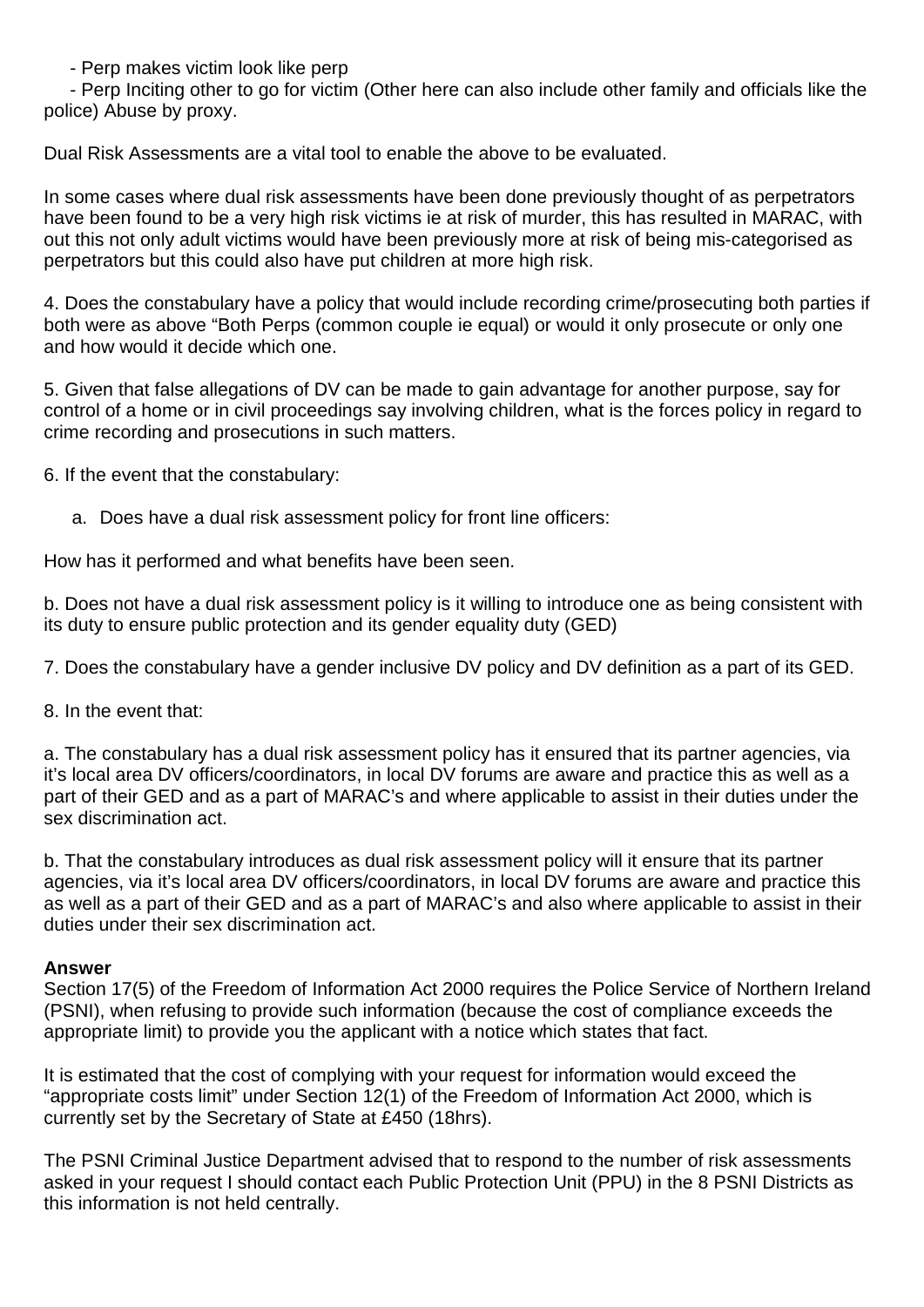The Police Service of Northern Ireland has adopted the 'DASH' (Domestic Abuse, Stalking and Harassment and Honour Based Violence) risk model for completion at all incidents of domestic abuse, whether a crime is believed to have been committed or not, and at all incidents reported as a breach of Non Molestation Orders/Occupation Orders in respect of adult victims regardless of the gender or relationship of the victim/alleged perpetrator.

The PPU's advised that they would need to check each report of Domestic Abuse and every reported breach of a Non Molestation/Occupation Order to ascertain if a DASH Form (DASH form - ACPO approved risk assessment for domestic incidents) had been completed. In one district alone last year there were in excess of 2,500 reports of Domestic Abuse and allowing 5 minutes to manually check each file to ascertain if a DASH form had been completed would equate to approximately 200 hours which is well in excess of the time permitted under legislation (18hrs). The fact that there are 7 other districts within the PSNI further increases this time estimate.

In accordance with the Freedom of Information Act 2000, this letter should be considered as a Refusal Notice, and the request has therefore been closed.

You may wish to submit a refined request in order that the cost of complying with your request may be facilitated within the 'appropriate limit'. In compliance with Section 16 of the Act, I have considered how your request may be refined to bring it under the appropriate limit however the nature and structure of the information unfortunately makes this impossible.

Submission of a refined request would be treated as a new request, and considered in accordance with the Freedom of Information Act 2000, including consideration of relevant Part II exemptions.

Although excess cost removes the PSNI's obligations under the Freedom of Information Act, I have provided below the information which was retrieved from PSNI Criminal Justice Department before it was realised that the fees limits would be exceeded. I trust this is helpful but it does not affect our legal right to rely on fees regulations for the remainder of your request.

#### **Answer 1**

The Police Service of Northern Ireland has adopted the 'DASH' (Domestic Abuse, Stalking and Harassment and Honour Based Violence) risk model for completion at all incidents of domestic abuse, whether a crime is believed to have been committed or not, and at all incidents reported as a breach of Non Molestation Orders/Occupation Orders in respect of adult victims regardless of the gender or relationship of the victim/alleged perpetrator.

First response officers must complete the DASH Form for all domestic abuse incidents, unless the investigation is immediately passed to a specialist e.g. a Domestic Abuse Officer (DAO) in which case the specialist completes the DASH Form.

Following the assessment by the front line officer, the form is reviewed by the supervisor before submission to the Public Protection Unit for the attention of Domestic Abuse Officers. Thereafter, dependent upon the level of risk as assessed by the completing officer and any subsequent information held by the Domestic Abuse Officer, appropriate action is taken commensurate with the risk level.

# **Answer 2**

The DASH risk model is completed in respect of all adult victims. As events and circumstances may undergo rapid and frequent change, the assessment is kept under review with each incident or change in circumstances.

#### **Answer 4**

In terms of crime recording for statistical purposes, Statistics Branch follows and applies the guidance provided in the Home Office Counting Rules. These rules are applied equally to all reports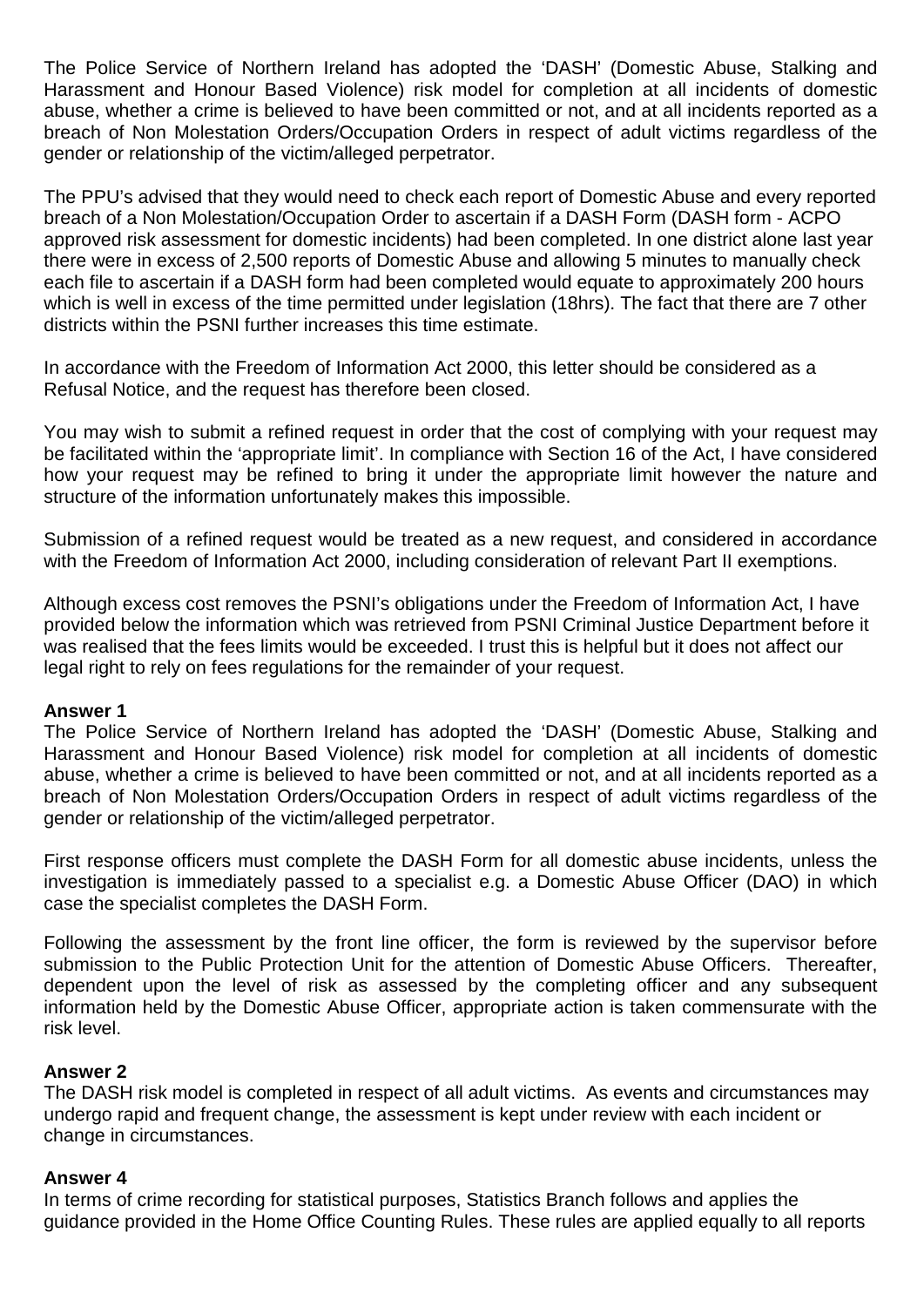or allegations of a crime having occurred, regardless of whether there may be a domestic motivation to the crime. These rules can be accessed through the following link

<http://homeoffice.gov.uk/science-research/research-statistics/crime/counting-rules/>

Statistics Branch does not apply any separate or additional policies to the recording of crimes with a domestic motivation.

Relevant sections of the Home Office Counting Rules:

# **General rules**

[http://www.homeoffice.gov.uk/publications/science-research-statistics/research-statistics/crime](http://www.homeoffice.gov.uk/publications/science-research-statistics/research-statistics/crime-research/counting-rules/count-general?view=Binary)[research/counting-rules/count-general?view=Binary](http://www.homeoffice.gov.uk/publications/science-research-statistics/research-statistics/crime-research/counting-rules/count-general?view=Binary)

provide the background to when to record a crime (Section A) and also contains the full National Crime Recording Standard (Annex A) which provides details of the victim oriented approach to crime recording. Section C on "No Crimes" provides the circumstances in which a crime, once recorded, can be classified as a "no crime" (ie removed from the recorded crime figures).

Violence against the Person

[http://www.homeoffice.gov.uk/publications/science-research-statistics/research-statistics/crime](http://www.homeoffice.gov.uk/publications/science-research-statistics/research-statistics/crime-research/counting-rules/count-violence?view=Binary)[research/counting-rules/count-violence?view=Binary](http://www.homeoffice.gov.uk/publications/science-research-statistics/research-statistics/crime-research/counting-rules/count-violence?view=Binary)

provides guidance on the recording practice when dealing with counter allegations of assault (see 105A Assault without Injury Classification 1 of 1).

In responding to counter allegations and the need for dual arrests, the Police Service of Northern Ireland's policy reflects that of the National Police Improvement Agency's Guidance on Investigating Domestic Abuse.

When attending domestic incidents, the alleged perpetrator may make a false counter allegation and/or both parties may exhibit some injury or distress. In such situations, officers should examine whether the victim may have used justifiable force against the alleged perpetrator in self-defence.

Officers should conduct immediate further investigations at the scene (or as soon as is practicable) to attempt to establish the primary aggressor, evaluating each party's complaint separately. Police action should be based on the available evidence. Officers should avoid making dual arrests without conducting a full investigation that seeks to identify the primary aggressor. This may not be the person who was first to use force or threatening behaviour.

When investigating counter allegations, officers should note and record:

- (a) Comparative severity of any injuries inflicted by the parties;
- (b) Whether either party has made threats to another party or family/household members;
- (c) Whether either party has a prior history of violence;
- (d) Whether either party has made previous counter allegations;
- (e) Whether either party acted defensively to protect him/herself or a third party from injury.

It should be noted that the arrest of the primary aggressor does not prohibit the officer from arresting both parties where there is sufficient evidence **and** the officer is unsure as to whether the offences have been committed in self-defence.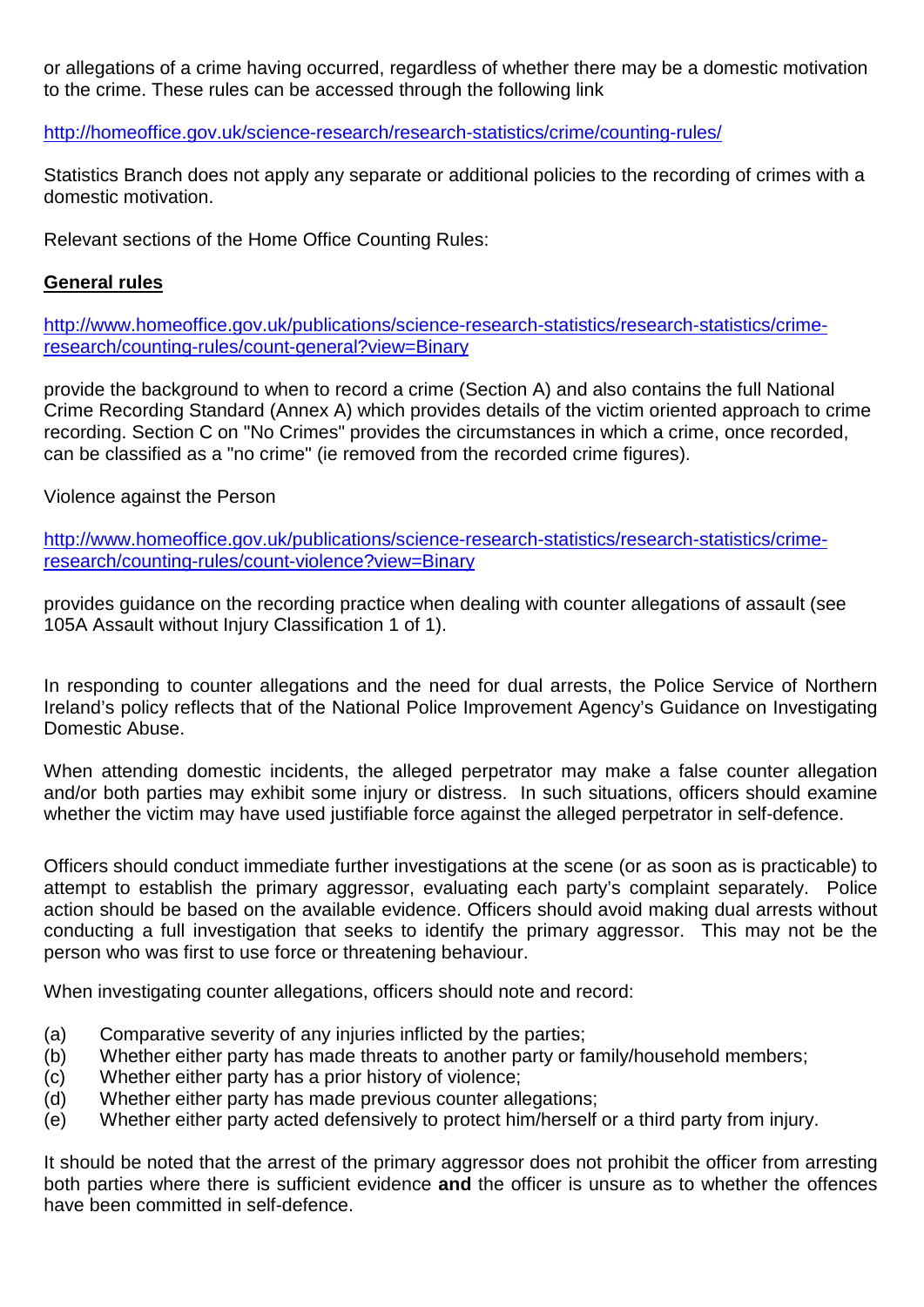Depending upon the severity of the offence, arrests should not be made for acts which officers have reasonable cause to believe were committed in self-defence. Should a delayed counter allegation be received, it should be investigated and a decision to arrest made in a manner consistent with this guidance.

The Public Prosecution Service is the principal prosecuting authority in Northern Ireland and will take decisions as to prosecution in cases investigated by the Police Service of Northern Ireland.

# **Answer 5**

In responding to counter allegations and the need for dual arrests, the Police Service of Northern Ireland's policy reflects that of the National Police Improvement Agency's (NPIA) Guidance on Investigating Domestic Abuse.

When attending domestic incidents, the alleged perpetrator may make a false counter allegation and/or both parties may exhibit some injury or distress. In such situations, officers should examine whether the victim may have used justifiable force against the alleged perpetrator in self-defence.

Officers should conduct immediate further investigations at the scene (or as soon as is practicable) to attempt to establish the primary aggressor, evaluating each party's complaint separately. Police action should be based on the available evidence. Officers should avoid making dual arrests without conducting a full investigation that seeks to identify the primary aggressor. This may not be the person who was first to use force or threatening behaviour.

When investigating counter allegations, officers should note and record:

- (a) Comparative severity of any injuries inflicted by the parties;
- (b) Whether either party has made threats to another party or family/household members;
- (c) Whether either party has a prior history of violence;
- (d) Whether either party has made previous counter allegations;
- (e) Whether either party acted defensively to protect him/herself or a third party from injury.

It should be noted that the arrest of the primary aggressor does not prohibit the officer from arresting both parties where there is sufficient evidence **and** the officer is unsure as to whether the offences have been committed in self-defence.

Depending upon the severity of the offence, arrests should not be made for acts which officers have reasonable cause to believe were committed in self-defence. Should a delayed counter allegation be received, it should be investigated and a decision to arrest made in a manner consistent with this guidance.

The Public Prosecution Service is the principal prosecuting authority in Northern Ireland and will take decisions as to prosecution in cases investigated by the Police Service of Northern Ireland.

# **Answer 6**

The Police Service of Northern Ireland, as previously indicated, has adopted the DASH (Domestic Abuse, Stalking and Harassment and Honour Based Violence) risk model.

This model has been highlighted by the Association of Chief Police Officers (ACPO) as the appropriate model for police officers attending domestic abuse incidents. In adopting policy the Police Service of Northern Ireland will, as far as possible, reflect ACPO/NPIA guidance in this area.

#### **Answer 7**

The Police Service of Northern Ireland, as a member of The Northern Ireland Regional Strategy Group on Domestic Violence, has adopted its definition of domestic abuse as "any incident of threatening behaviour, violence or abuse (psychological, physical, verbal, sexual, financial or